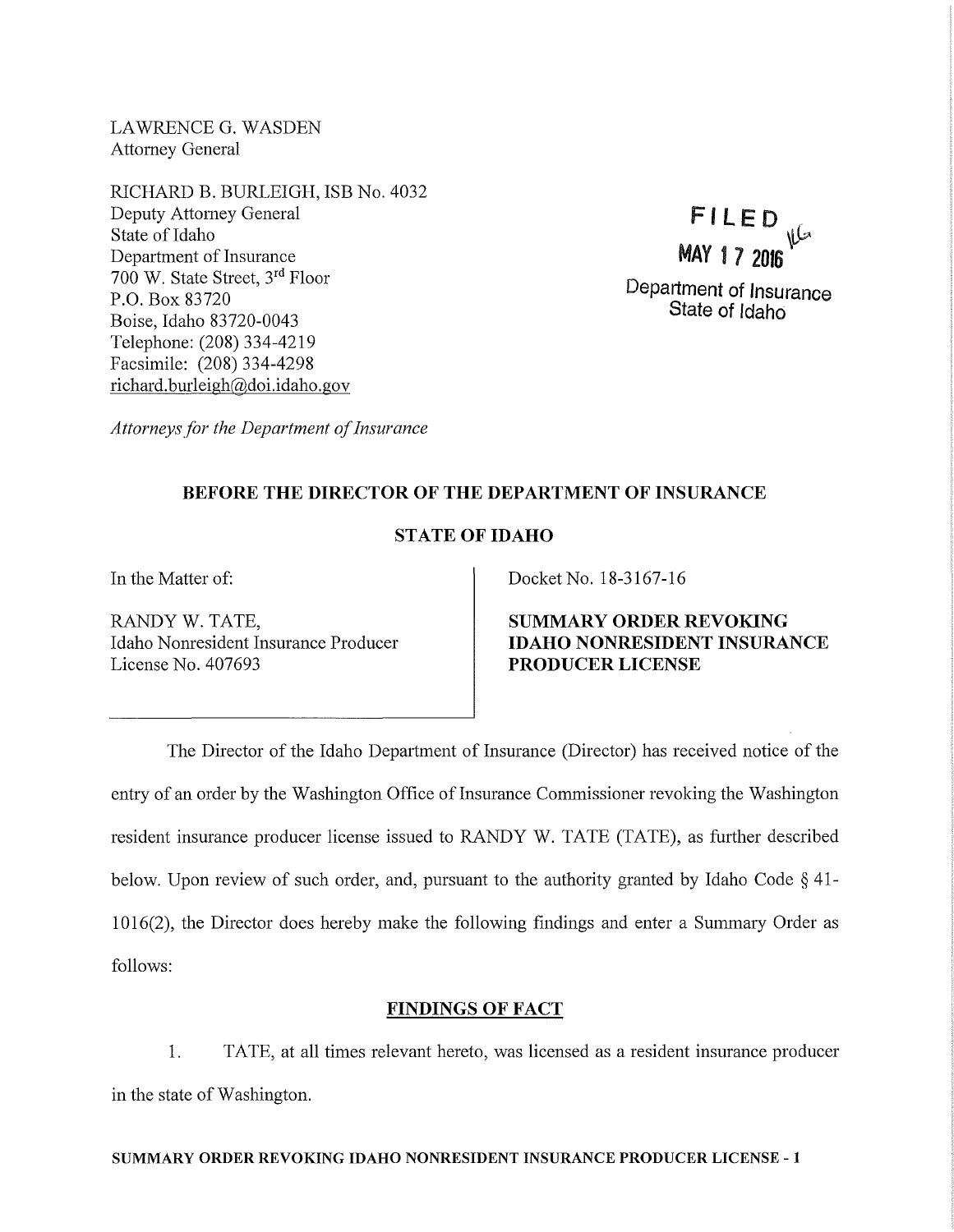2. On or about May 2, 2016, an Administrative Law Judge for the State of Washington entered a Final Order in Docket No. 11-2015-INS-00005, affirming an Order Revoking License entered by the Washington Insurance Commissioner on October 7, 2015, as Order No. 15-0239, based on TATE submitting false insurance applications, among other violations of law. Such Final Order revoked TATE's Washington resident insurance producer license effective May 2, 2016.

3. TATE has been continuously licensed as an Idaho nonresident insurance producer, holding license number 407693 from the date of the initial issuance of such license on April 10, 2012, to the present date.

#### CONCLUSIONS OF LAW

4. Idaho Code § 41-1016(2) provides that the Director shall, without hearing, suspend for not more than twelve (12) months, or shall revoke or refuse to continue any insurance producer license issued under title 41, chapter 10, Idaho Code, where the Director has received a final order of suspension, revocation or refusal to continue issued by the insurance regulatory official or court of jurisdiction of the licensee's home state. Based on the foregoing, the Director finds that the circumstances set forth above justify the revocation of TATE's Idaho nonresident insurance producer license, pursuant to Idaho Code§ 41-1016(2).

#### **ORDER**

NOW, THEREFORE, IT IS HEREBY ORDERED that Idaho Nonresident Insurance Producer License No. 407693 issued to TATE is hereby REVOKED, effective immediately.

IT IS FURTHER ORDERED, pursuant to Idaho Code § 41-1027(1), that TATE shall immediately return Idaho Nonresident Insurance Producer License No. 407693 to the Idaho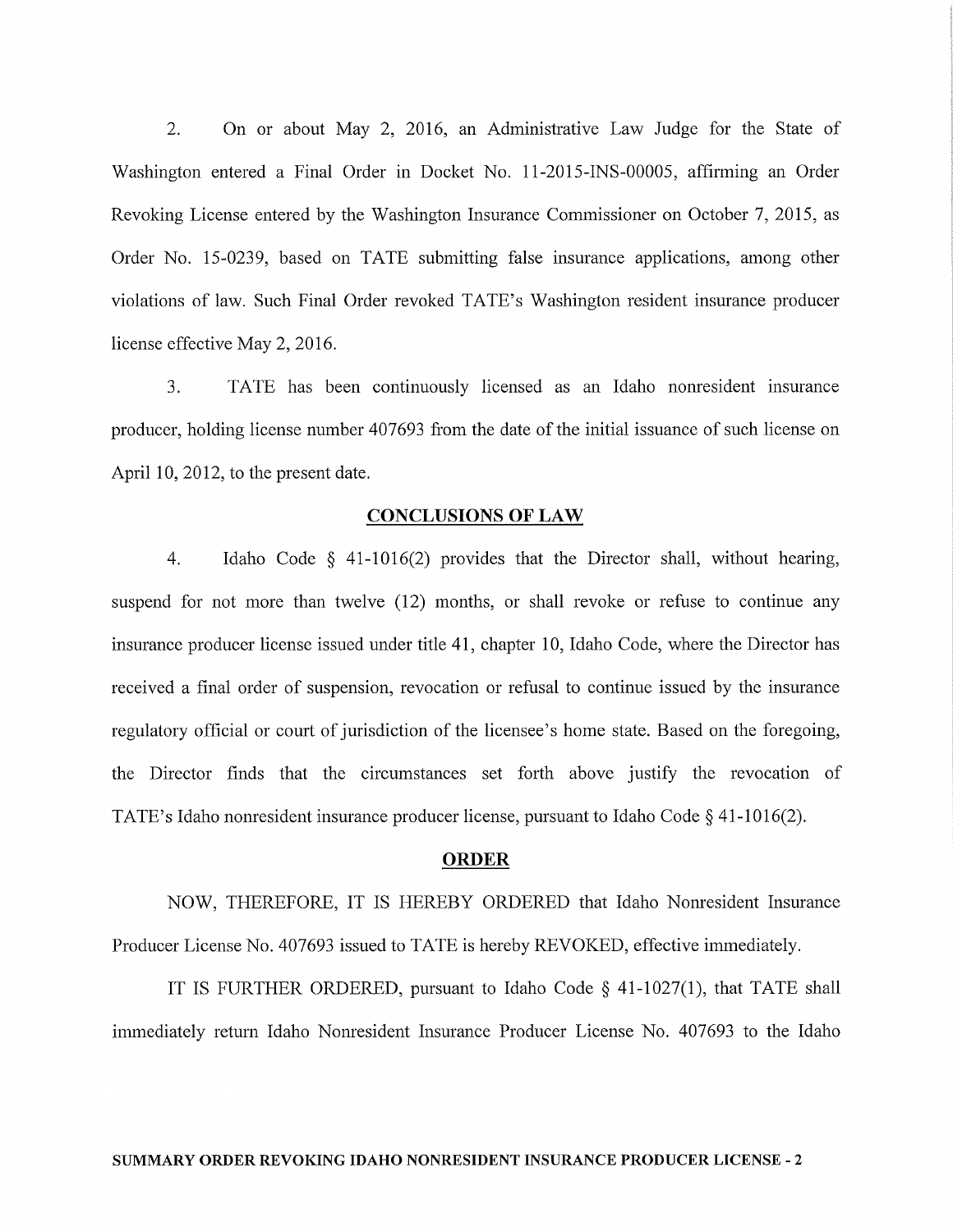Department of Insurance at the following address: 700 West State Street, P.O. Box 83720, Boise, Idaho, 83720-0043.

DATED this *!?\_ day of May, 2016.* 

STATE OF IDAHO DEPARTMENT OF INSURANCE

DEAN L. CAMERON

Director

#### NOTIFICATION REGARDING REPORTABLE PROCEEDINGS

This is considered a reportable administrative proceeding. As such, it is a public record and is public information that may be disclosed to other states and reported to companies by which you are actively appointed. This information will be reported to the National Association of Insurance Commissioners (NAIC) and will appear in the Idaho Department of Insurance's online searchable database. Be aware that this proceeding must be disclosed on any license application and must be reported to any and all states in which you hold an insurance license.

### NOTIFICATION OF RIGHTS

This is a final order of the Director. Any party may file a motion for reconsideration of this final order within fourteen (14) days of the service date of this order. The agency will dispose of the petition for reconsideration within twenty-one (21) days of its receipt, or the petition will be considered denied by operation of law. *See* Idaho Code § 67-5246( 4 ).

Pursuant to Idaho Code §§ 67-5270 and 67-5272, any party aggrieved by this final order may appeal this order by filing a petition in the district court of the county in which:

i. A hearing was held,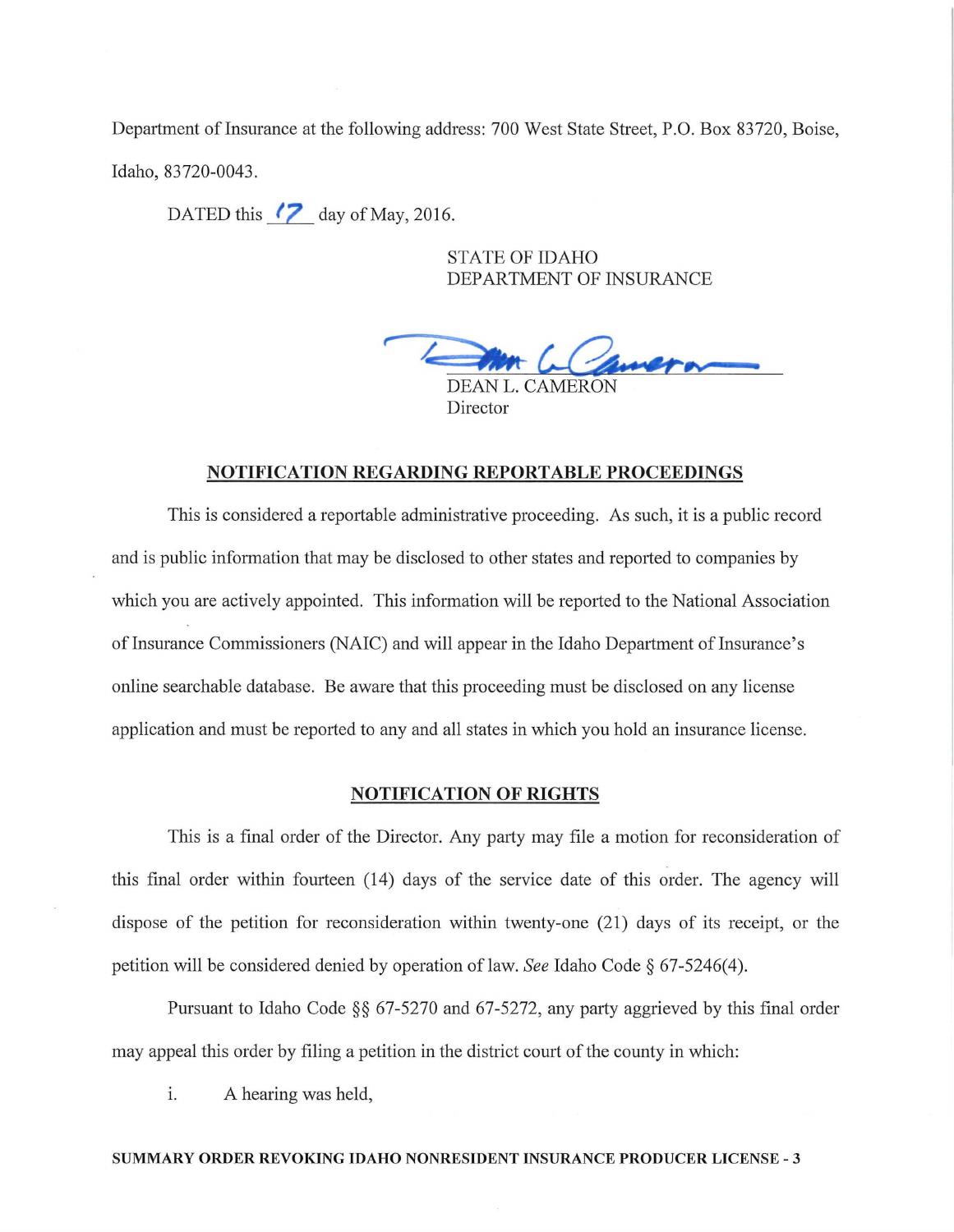- ii. The final agency action was taken,
- iii. The party seeking review of the order resides, or operates its principal place of business in Idaho, or
- iv. The real property or personal property that was the subject of the agency action is located.

An appeal must be filed within twenty-eight (28) days of (a) the service date of this final order, (b) an order denying petition for reconsideration, or (c) the failure within twenty-one  $(21)$ days to grant or deny a petition for reconsideration, whichever is later. *See* Idaho Code  $§$  67-5273. The filing of an appeal to district court does not itself stay the effectiveness or enforcement of the order under appeal.